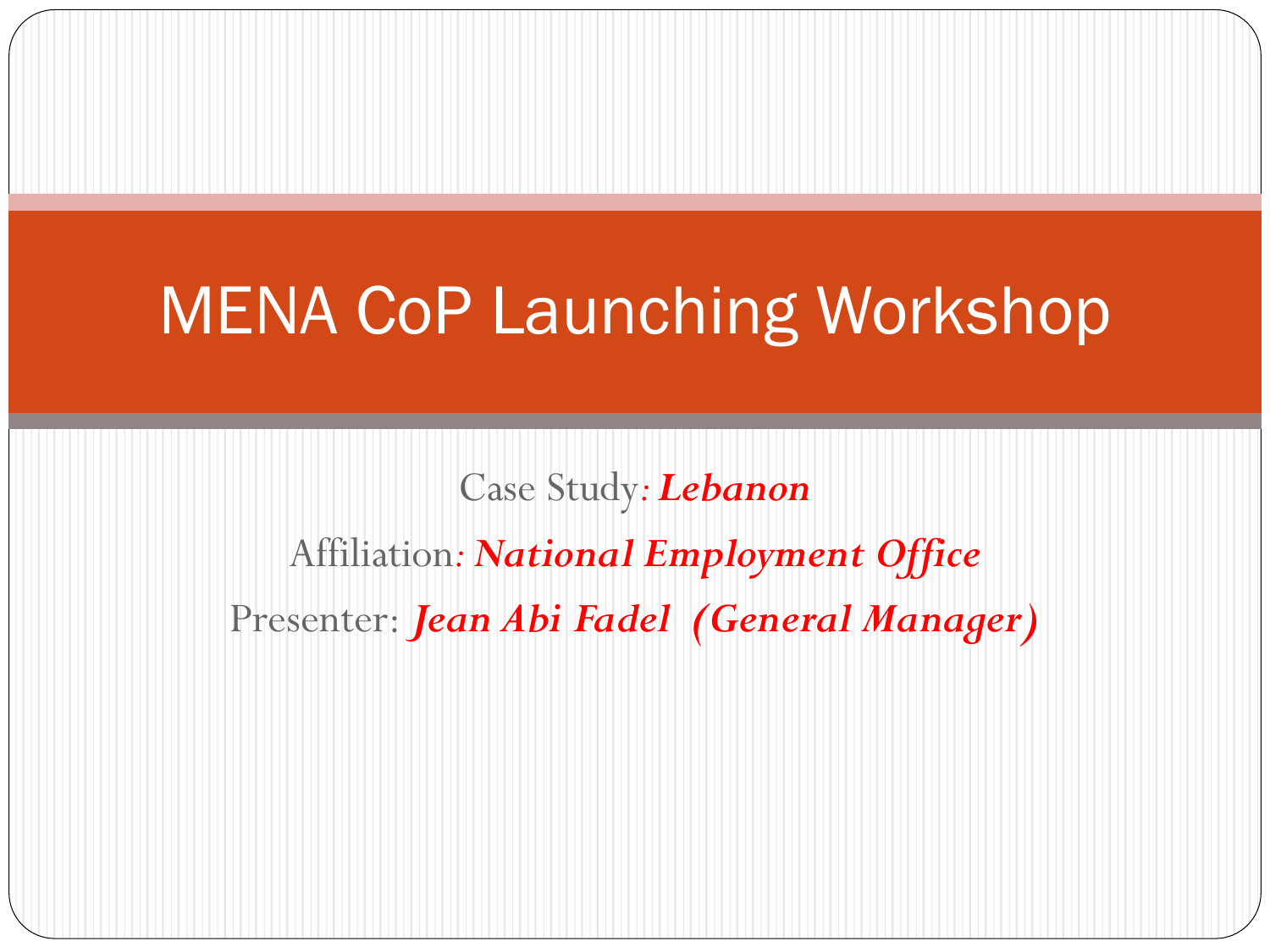#### National Employment Office (Lebanon)

| <b>Responsible Ministry</b>               |                    |
|-------------------------------------------|--------------------|
| Founded in (Year)                         | 1977               |
| Number of Staff                           | 30                 |
| Number of Offices at the National Level   | $\overline{3}$     |
| Annul Budget (in US\$) / (as $\%$ of GDP) | 2 millions Dollars |
| Number of Beneficiaries                   | 50 institutions    |
| Number of Programs                        | 5                  |
| <b>Web Page</b>                           | www.neo.gov.lb     |

*Add more lines if necessary*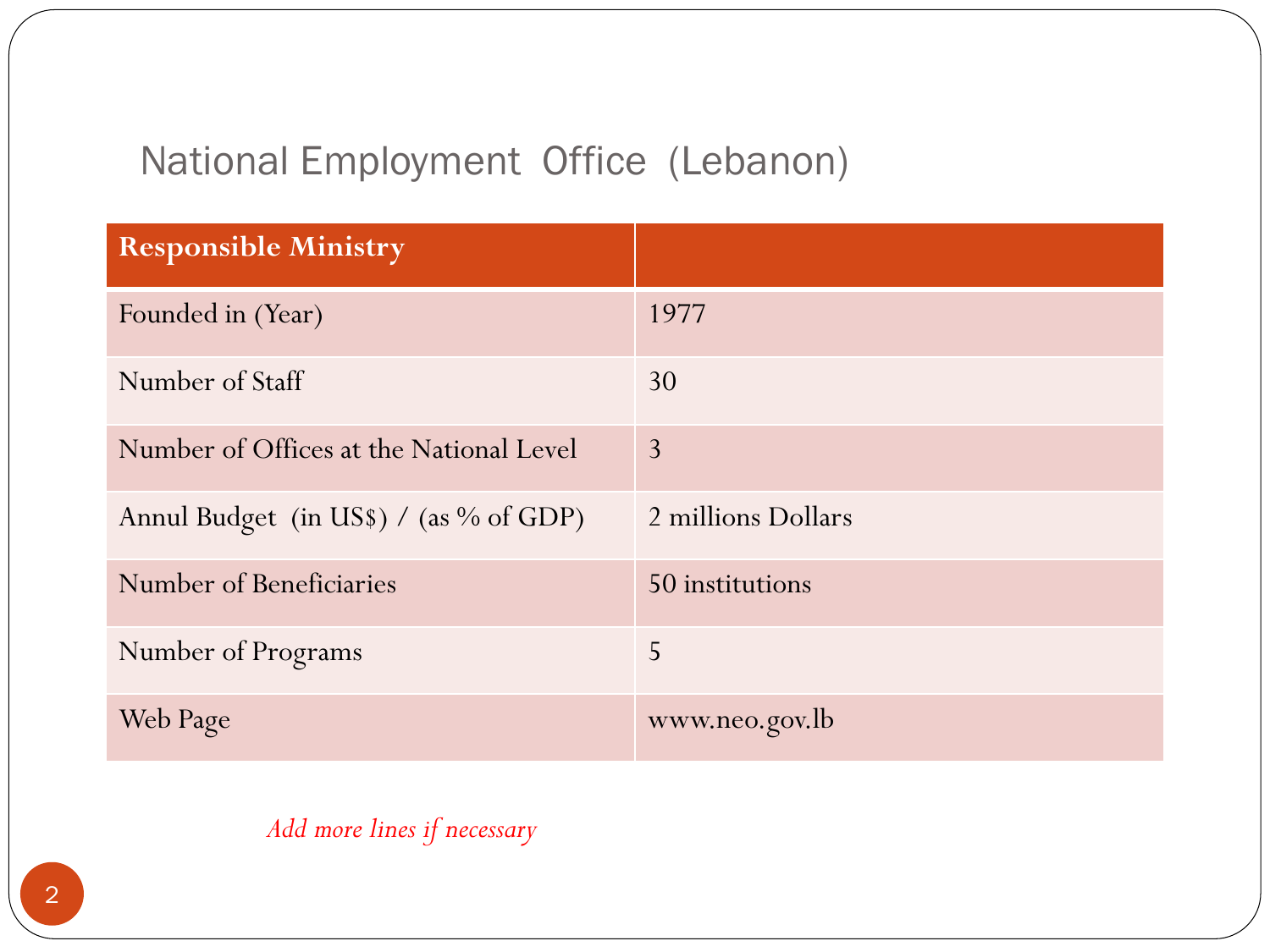#### Institution's Mission

- Conduct studies and research to set up an employment policy in Lebanon.

- Improve the level of the Labor force that is entering the labor market through an accelerated vocational training.

- Find job opportunities for applicants through the Employment Bureau for the purpose of reducing as much as possible the rate of unemployment.

-To build the disabled capacities for the purpose of employing them.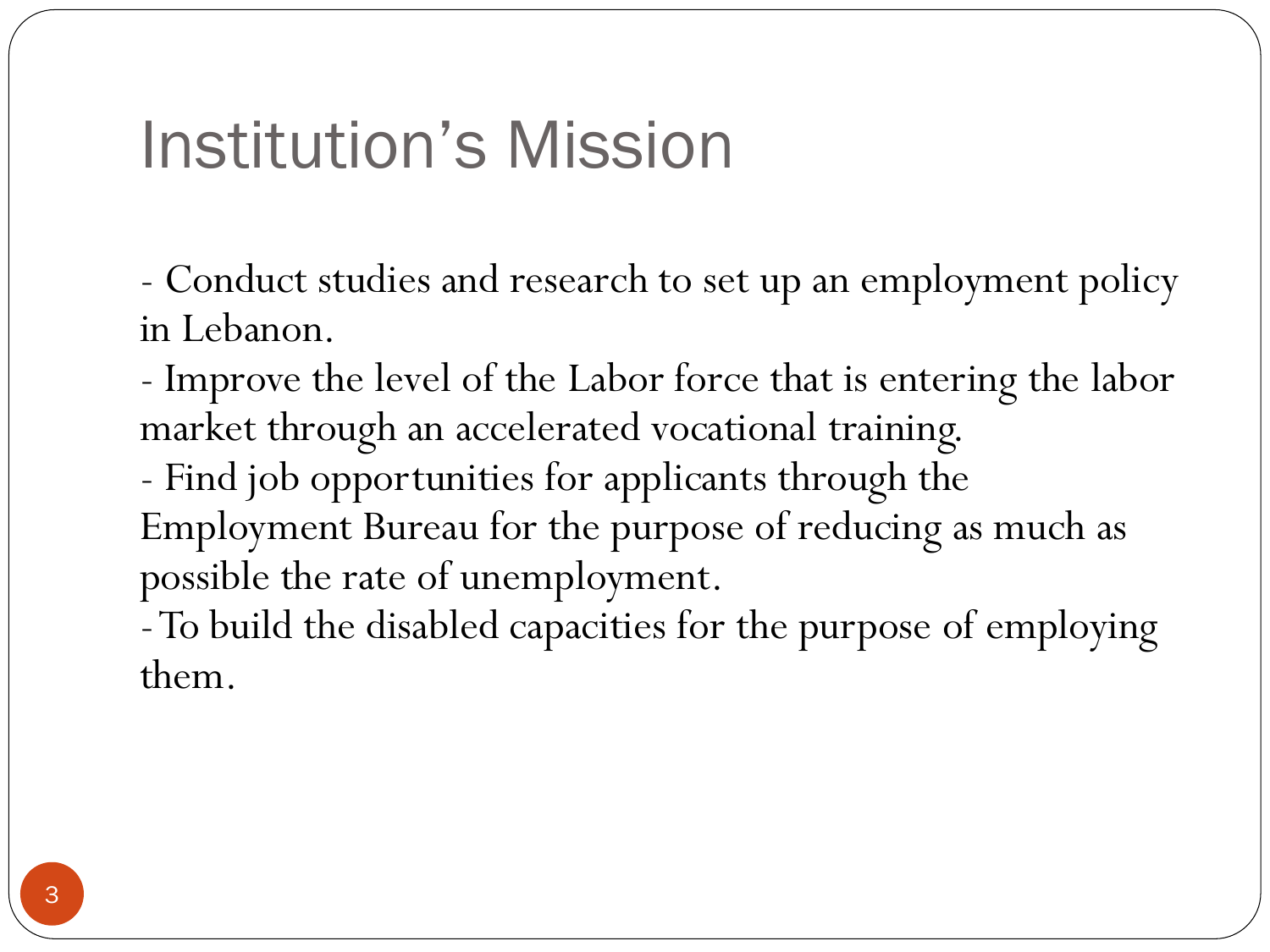## Institution's Organizational Chart

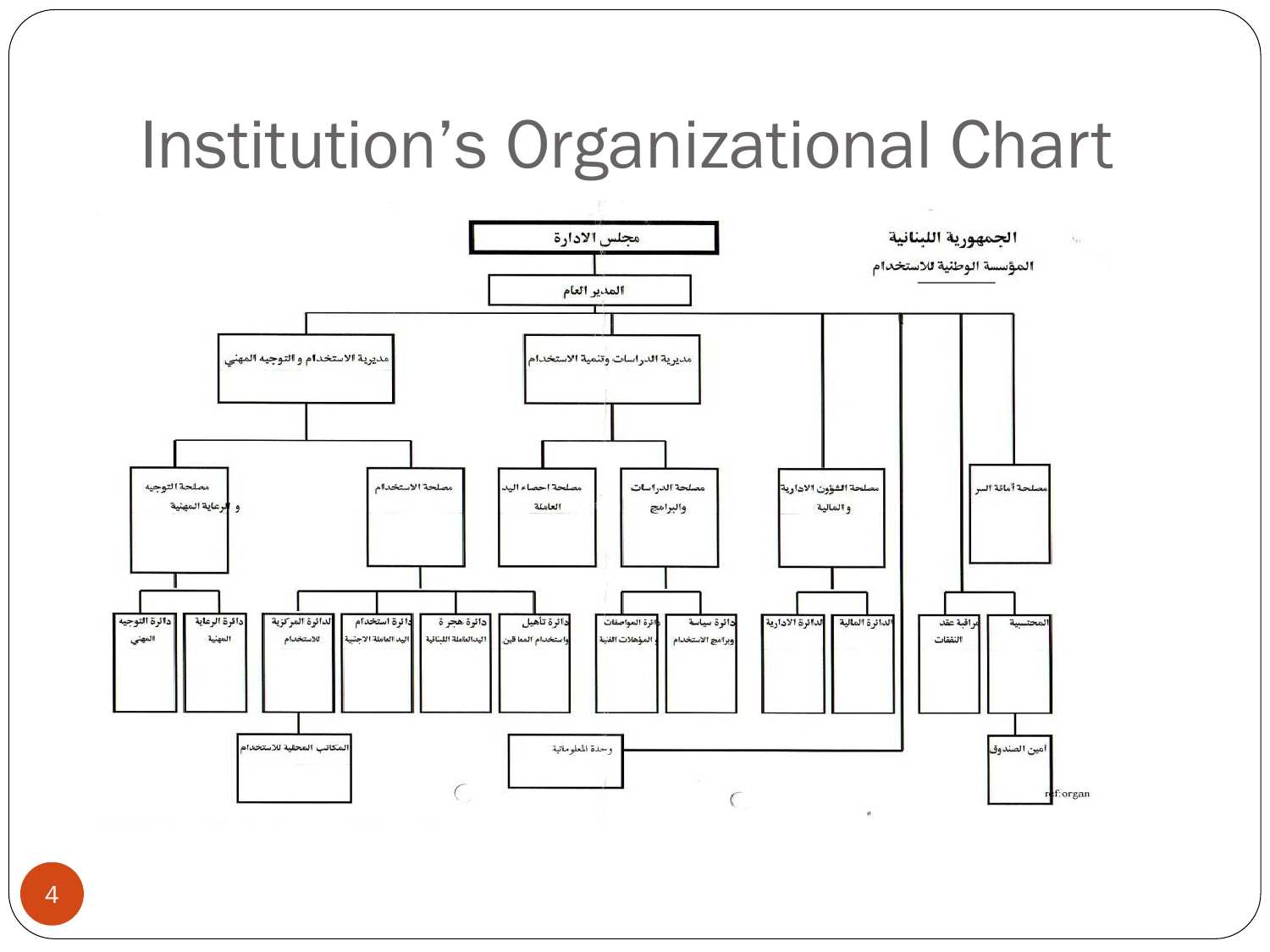## Brief overview of the main programs/services provided by the institution (4 max)

| Name of<br>Program | <b>Program Description</b>                                               | Number of<br><b>Beneficiaries</b><br>in year 2012 | Program<br><b>Budget</b> | Beneficiary<br>Selection<br>Method |
|--------------------|--------------------------------------------------------------------------|---------------------------------------------------|--------------------------|------------------------------------|
| Program 1          | Vocational training                                                      | 750 students                                      | 400,000\$                |                                    |
| Program 2          | <b>Employment services</b><br>(Find job opportunities for<br>jobseekers) | 100 persons                                       |                          |                                    |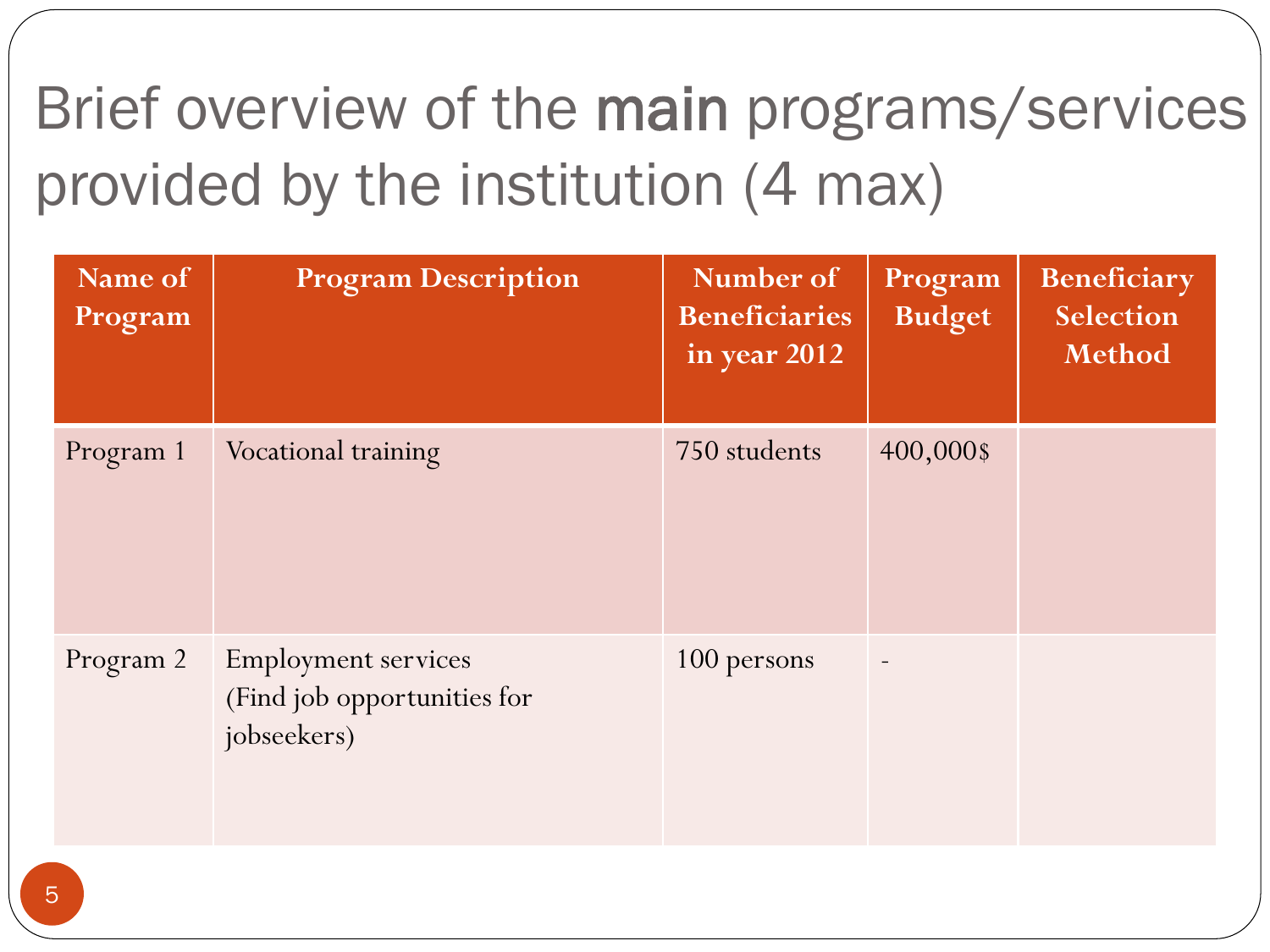## Brief overview of the main programs/services provided by the institution (4 max)

| Name of<br>Program | <b>Program Description</b>       | Number of<br><b>Beneficiaries</b><br>in year 2012 | Program<br><b>Budget</b> | Beneficiary<br>Selection<br>Method |
|--------------------|----------------------------------|---------------------------------------------------|--------------------------|------------------------------------|
| Program 3          | Vocational training for disabled | 125 students                                      | 150,000\$                |                                    |
| Program 4          | Protected atelier for disabled   | 250 students                                      | 150,000\$                |                                    |